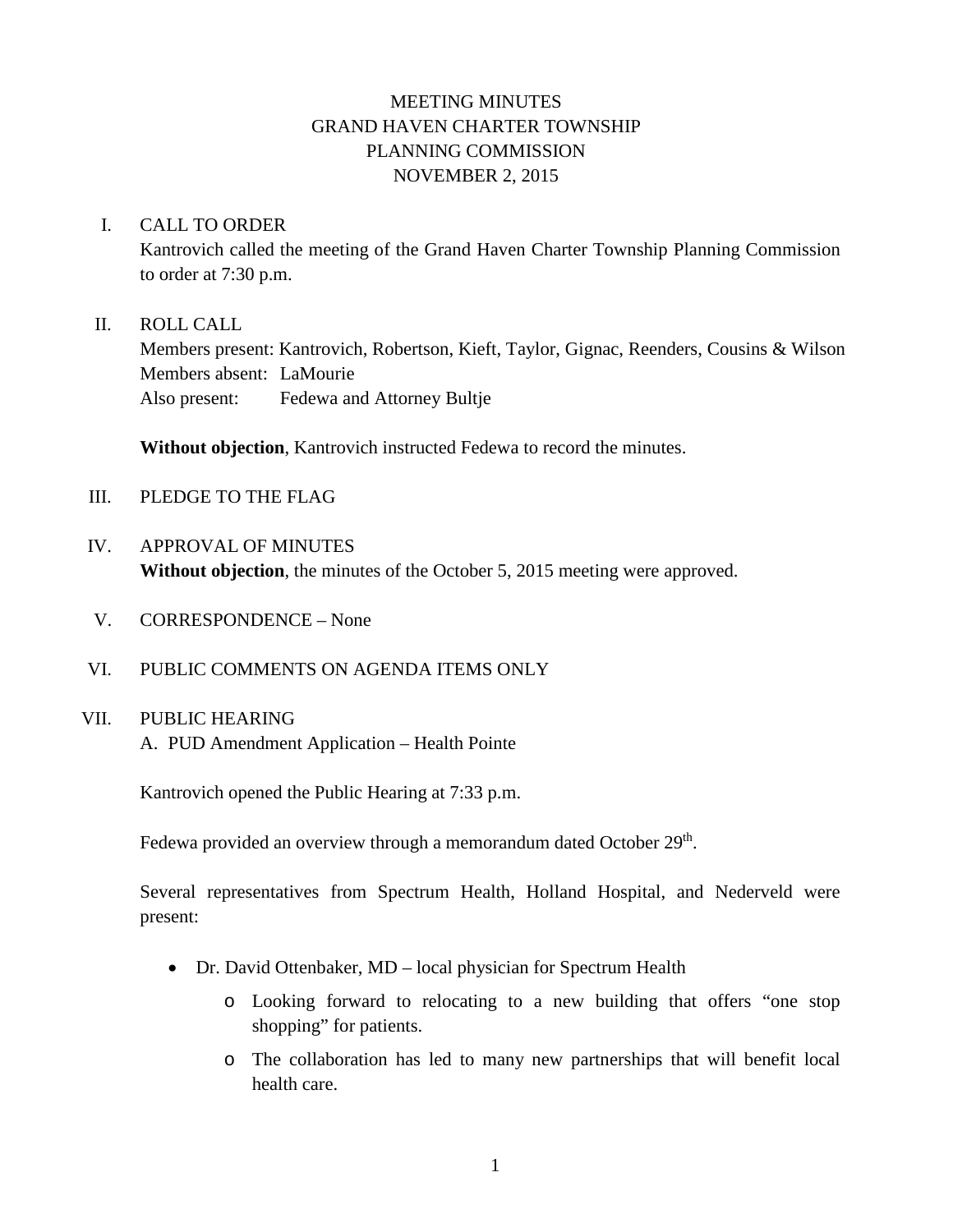- Mark Pawlak Vice President of Ancillary Services and Quality at Holland Hospital
	- o Lives in Ottawa County, and formerly lived in Grand Haven Charter Township.
	- o Spectrum Health and Holland Hospital have a history of successful partnerships.
	- o Goal of this project is to bring back patients who may seek medical services outside of the Grand Haven area and provide an innovative and integrated approach to health care.
	- o The building is designed to evolve with the needs of the patients.
- Jack Barr project engineer from Nederveld
	- o Ottawa County Road Commission (OCRC) approved location of driveway.
	- o The existing service road is crowned and allows stormwater to percolate the sandy soils. Infrastructure does not exist on 172<sup>nd</sup> Avenue to accept stormwater runoff if curb and gutter was installed on the relocated service road.
	- o Retention basin for the original PUD was designed to accommodate all six outlots. Per the Ottawa County Water Resources Commissioner (OCWRC) this project is "grandfathered-in" and is not subject to current regulations.
- Sean Easter Spectrum Health design engineer
	- o Stone and glass are materials used for Holland Hospital branding.
	- o Iron bricking is the material used for Spectrum Health branding.
	- o Large canopy designed to accommodate up to three vehicles, which is important because it provides shelter during harsh winters as patients are entering/existing vehicles.

After the applicants presentation the Chairperson invited public comment:

- Mark Reenders 16616 Warner, opposes this project for the following reasons:
	- o The current Zoning Ordinance does not permit the requested height, and the building will be the tallest in the vicinity.
	- o Prior applicants in the US-31 Overlay Zone were required to have all permits issued and plans approved by other agencies before Planning Commission would consider the application.
	- o US-31 Overlay Zone design manual requires curbing for any new development, and any existing development that will be modified.
	- o Parking study provided by applicant appears insufficient to justify a departure.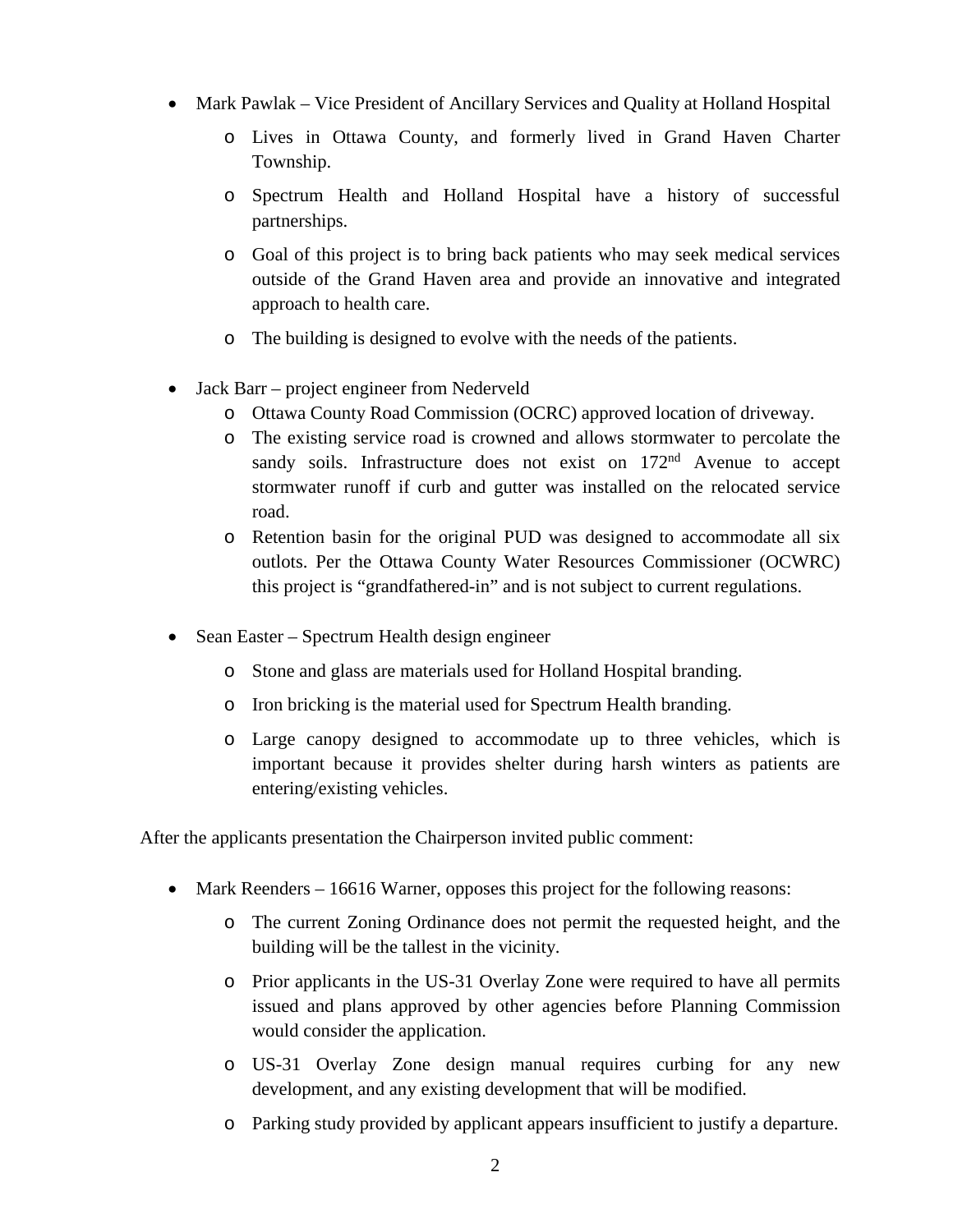- Holly Lookabaugh-Deur 16760 Lincoln Street, owner of Generation Care, opposes this project for the following reasons:
	- o Patient-centered care does exist in the Township.
	- o Departures from the Overlay Zone were not permitted for the Generation Care project.
	- o Township required additional changes after the site plans were approved.
	- o If the Planning Commission does begin allowing departures from the Overlay Zone then some form of tax abatement should be provided to the developers who were not previously given departures.

Kantrovich closed the Public Hearing at 8:07 p.m.

## VIII. OLD BUSINESS

A. PUD Amendment Application – Health Pointe

The application was discussed by Commissioners and focused on:

- Attorney Bultje noted that although the Grand Haven High School is the tallest building in the Township the State of Michigan is responsible for all the permitting and approvals for school buildings. Further, Bultje provided an explanation on the differences between the Planned Unit Development Chapter and the Overlay Zone Chapter of the Zoning Ordinance.
- The Planning Commission intends to review many aspects of the Zoning Ordinance as it relates to the Resilient Master Plan that will likely be approved in early 2016, because the Township is experiencing new development trends that need to be addressed, and protect the natural assets that comprise the character of the community.
- Subsequently, each departure request was discussed separately:
	- o Building Height. The Resilient Master Plan Draft encourages vertical expansions rather than horizontal in order to reduce sprawl and limit the cost of extending infrastructure. This is further supported by the Township having emergency vehicles and equipment necessary to protect structures at a greater height. The Township has approved height departures in prior PUDs. Lastly, the Township's PUD Ordinance requires mechanical equipment to be screened, which accounts for the additional 10'10" mechanical penthouse on the top of the building.
	- o Parking. Considering that outside of the Overlay Zone this development could install up to 1,200 parking spaces it is reasonable to consider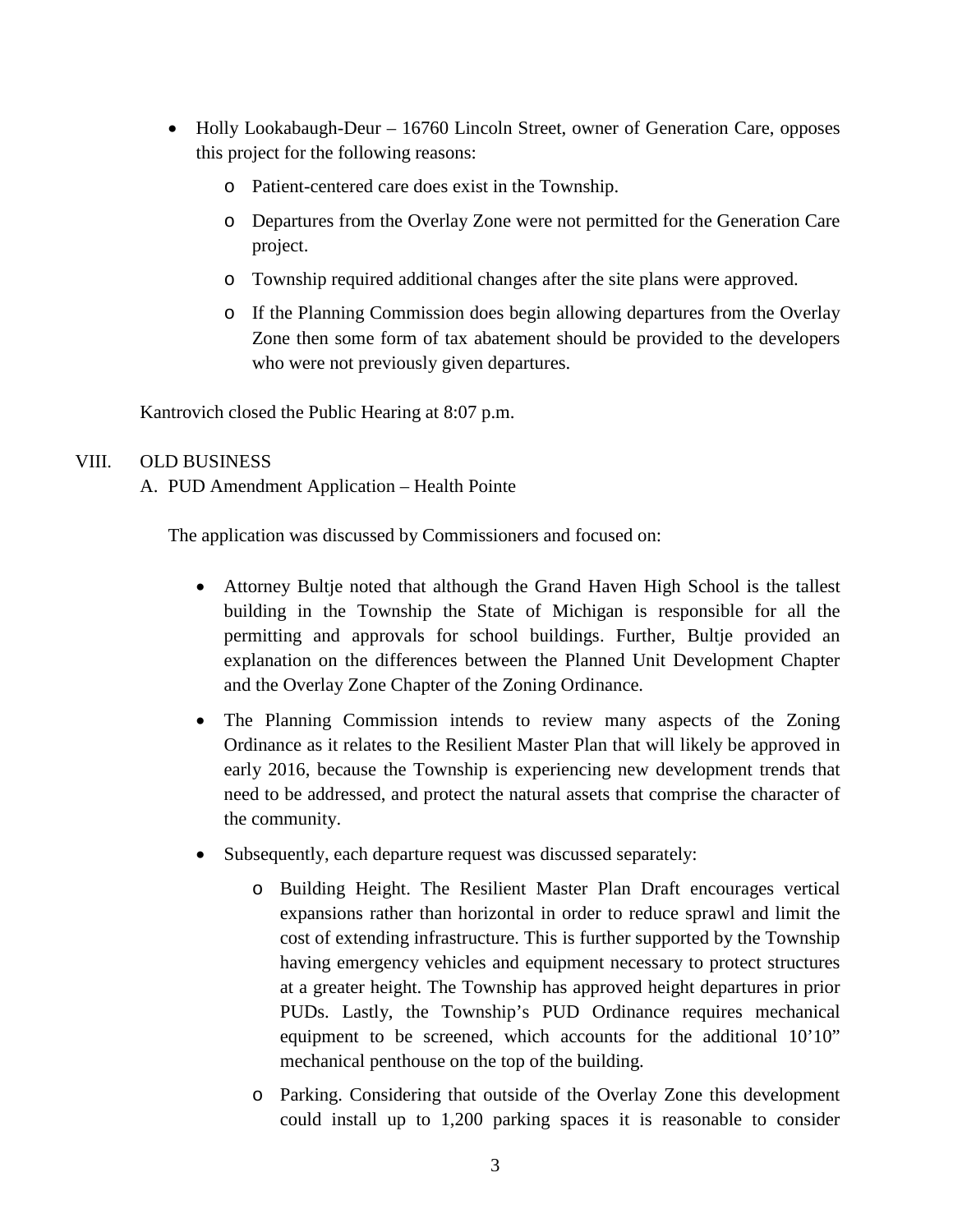allowing the 106 additional parking spaces requested by the applicant. Strict compliance with the Ordinance would permit 484 spaces (*1 space per 200 square feet of useable floor area*). The applicant is requesting to install 590 spaces, which is 1 space per 164 square feet of useable floor area. The need for additional spaces is also supported by a parking study provided by the applicant.

- o Interior landscape islands. Discussed costs or benefits associated with the collision protection received by a full length interior landscape island versus the added turning radius for entering/exiting the space if the island was two feet shorter than the parking space. Unclear if other developments in the Overlay Zone have been required to meet this provision. The Planning Commission requested staff review previous developments and report the findings before a decision is rendered.
- o Curb and gutter. Despite any "grandfather" status given by the OCWRC, the applicant must comply with this provision unless the OCWRC submits a written statement that adding curb and gutter along the relocated access drive will have negative impacts on the surrounding area and how the stormwater disposition will be enhanced by not having the curb and gutter. Until such statement is received the applicant must meet this provision.
- o Signage. In order to balance the original intent of the sign regulations found in the 3-9-1998 Township Board meeting minutes for the Meijer PUD and the current Zoning Ordinance the Planning Commission finds the proposed size and location of the signage is permissible, but the height shall be limited to six feet to comply with the current Ordinance.
- The Township intends to work towards achieving a goal of the Robbins Road Sub-Area Plan by realigning Whittaker Way and DeSpelder Street. The Planning Commission requests an easement be granted by Health Pointe to allow for this realignment in the future. Attorney Bultje was directed to draft the easement for review by Health Pointe, staff, the Planning Commission, and Township Board.

**Motion** by Robertson, supported by Gignac, to direct staff to draft a formal motion and report, which will recommend approval of the Health Pointe PUD Amendment application, with those Zoning Ordinance compliance departures which were discussed and are reflected above. This will be reviewed and considered for adoption at the next meeting. Lastly, the Planning Commission directs staff to publish the notice of public hearing for the Township Board. **Which motion carried.**

### IX. REPORTS

A. Attorney Report